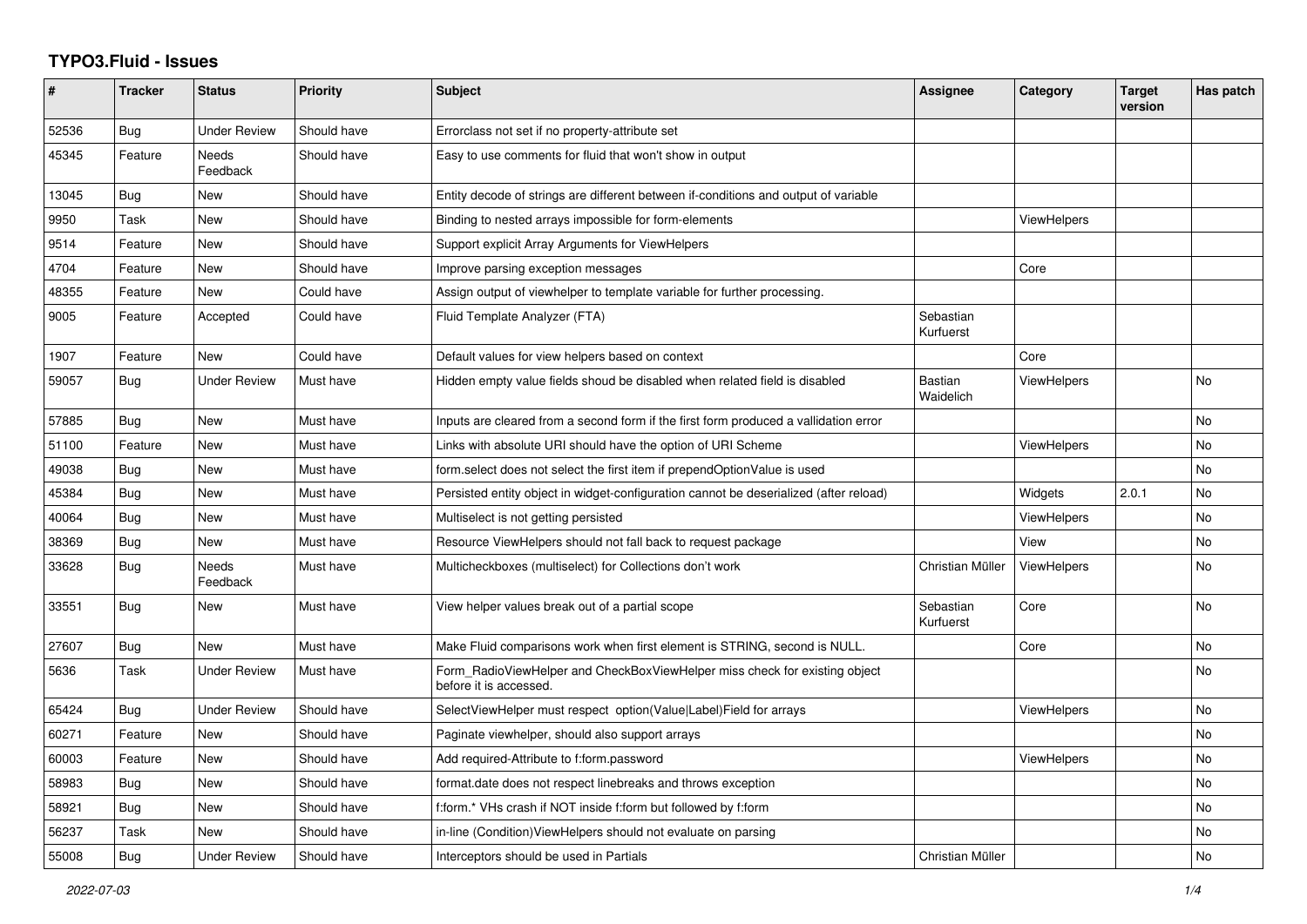| #     | <b>Tracker</b> | <b>Status</b>       | <b>Priority</b> | <b>Subject</b>                                                                            | <b>Assignee</b>             | Category    | <b>Target</b><br>version | Has patch |
|-------|----------------|---------------------|-----------------|-------------------------------------------------------------------------------------------|-----------------------------|-------------|--------------------------|-----------|
| 54284 | Bug            | New                 | Should have     | Default Option for Switch/Case VH                                                         |                             | ViewHelpers |                          | <b>No</b> |
| 54195 | Task           | New                 | Should have     | Rename and move FormViewHelper's errorClass value, currently 'f3-form-error'              | Adrian Föder                | ViewHelpers |                          | No        |
| 53806 | Bug            | <b>Under Review</b> | Should have     | Paginate widget maximumNumberOfLinks rendering wrong number of links                      | <b>Bastian</b><br>Waidelich | Widgets     |                          | No        |
| 52640 | Feature        | <b>Under Review</b> | Should have     | Create an UnlessViewHelper as opposite to the IfViewHelper                                | Marc Neuhaus                |             |                          | No        |
| 52591 | Bug            | New                 | Should have     | The Pagination Widget broken for joined objects                                           |                             |             |                          | <b>No</b> |
| 52419 | Bug            | New                 | Should have     | Wrong PHPDocs notation for default value inline f:translate viewhelper                    |                             |             | 2.0                      | No        |
| 51277 | Feature        | New                 | Should have     | ViewHelper context should be aware of actual file occurrence                              |                             |             |                          | No        |
| 50888 | Bug            | <b>Under Review</b> | Should have     | WSOD by changing name of section and if Fluid caches are generated                        |                             |             |                          | No        |
| 49756 | Feature        | <b>Under Review</b> | Should have     | Select values by array key in checkbox viewhelper                                         |                             |             |                          | No        |
| 49600 | Bug            | New                 | Should have     | f:form tag shown as a HTML on frontend                                                    |                             | ViewHelpers |                          | <b>No</b> |
| 47669 | Task           | <b>New</b>          | Should have     | FormViewHelper does not define the default request method                                 |                             |             |                          | No        |
| 47006 | Bug            | <b>Under Review</b> | Should have     | widget identifier are not unique                                                          |                             |             |                          | No        |
| 46545 | Feature        | New                 | Should have     | Better support for arrays in options of SelectViewHelper                                  |                             |             |                          | No        |
| 46289 | Bug            | Needs<br>Feedback   | Should have     | Enable Escaping Interceptor in XML request format                                         |                             | View        | 2.0.1                    | No        |
| 46257 | Feature        | <b>Under Review</b> | Should have     | Add escape sequence support for Fluid                                                     |                             | Core        |                          | <b>No</b> |
| 46091 | Task           | Needs<br>Feedback   | Should have     | Show source file name and position on exceptions during parsing                           |                             |             |                          | No        |
| 45394 | Task           | <b>New</b>          | Should have     | Forwardport Unit test for standalone view                                                 |                             | View        |                          | No        |
| 45153 | Feature        | New                 | Should have     | f:be.menus.actionMenuItem - Detection of the current select option is insufficient        |                             |             |                          | No        |
| 44234 | <b>Bug</b>     | <b>Under Review</b> | Should have     | selectViewHelper's sorting does not respect locale collation                              |                             | ViewHelpers | 2.1                      | No        |
| 43346 | Feature        | Under Review        | Should have     | Allow property mapping configuration via template                                         | Karsten<br>Dambekalns       | ViewHelpers | 2.1                      | No        |
| 43072 | Task           | <b>New</b>          | Should have     | Remove TOKENS for adding templates fallback in Backporter                                 |                             | View        |                          | <b>No</b> |
| 43071 | Task           | New                 | Should have     | Remove TOKENS for adding fallback teplates in B                                           |                             |             |                          | No        |
| 42743 | Task           | New                 | Should have     | Remove inline style for hidden form fields                                                |                             |             |                          | <b>No</b> |
| 42397 | Feature        | New                 | Should have     | Missing viewhelper for general links                                                      |                             |             |                          | No        |
| 40998 | <b>Bug</b>     | <b>Under Review</b> | Should have     | Missing parent request namespaces in form field name prefix                               | Sebastian<br>Kurfuerst      | ViewHelpers | 1.1.1                    | No        |
| 40081 | Feature        | New                 | Should have     | Allow assigned variables as keys in arrays                                                |                             |             |                          | No        |
| 39990 | Bug            | New                 | Should have     | Same form twice in one template: hidden fields for empty values are only rendered<br>once |                             | Core        |                          | No        |
| 39936 | Feature        | New                 | Should have     | registerTagAttribute should handle default values                                         |                             | ViewHelpers |                          | No        |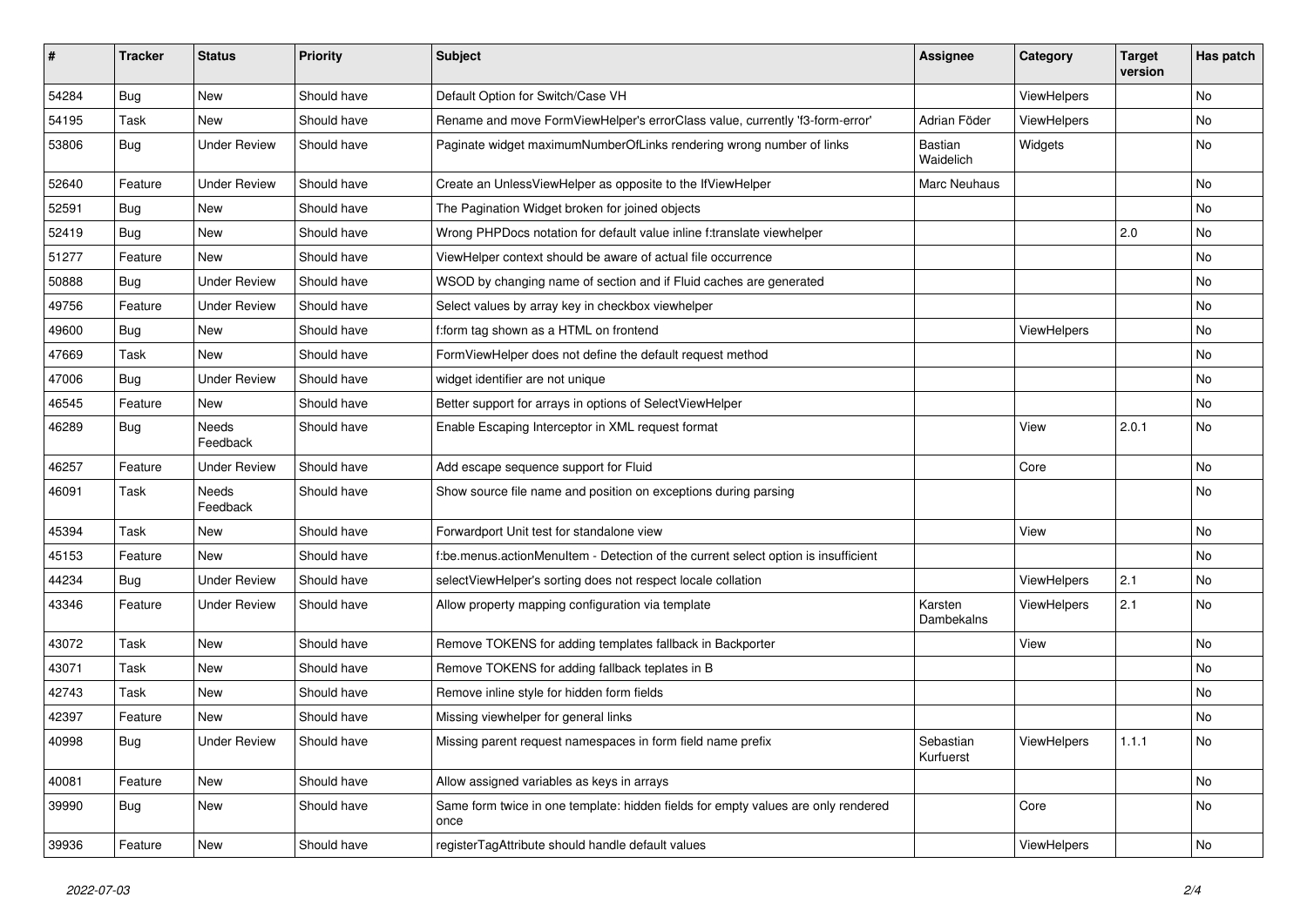| ∦     | <b>Tracker</b> | <b>Status</b>       | <b>Priority</b> | <b>Subject</b>                                                                                              | <b>Assignee</b>             | Category    | <b>Target</b><br>version | Has patch |
|-------|----------------|---------------------|-----------------|-------------------------------------------------------------------------------------------------------------|-----------------------------|-------------|--------------------------|-----------|
| 38130 | Feature        | New                 | Should have     | Checkboxes and multiple select fields should have an assignable default value                               |                             |             |                          | No        |
| 37619 | Bug            | New                 | Should have     | Fatal Error when using variable in name attribute of Section ViewHelper                                     |                             | ViewHelpers |                          | No        |
| 37095 | Feature        | New                 | Should have     | It should be possible to set a different template on a Fluid TemplateView inside an<br>action               | Christopher<br>Hlubek       |             |                          | No        |
| 36662 | Bug            | Needs<br>Feedback   | Should have     | Checked state isn't always correct when property is collection                                              | Kevin Ulrich<br>Moschallski | ViewHelpers | 1.1.1                    | No.       |
| 36655 | Bug            | New                 | Should have     | <b>Pagination Links</b>                                                                                     |                             | Widgets     |                          | <b>No</b> |
| 36410 | Feature        | New                 | Should have     | Allow templates to send arguments back to layout                                                            |                             | ViewHelpers |                          | No        |
| 34682 | Bug            | <b>Under Review</b> | Should have     | Radio Button missing checked on validation error                                                            |                             | ViewHelpers |                          | No.       |
| 33394 | Feature        | Needs<br>Feedback   | Should have     | Logical expression parser for BooleanNode                                                                   | <b>Tobias Liebig</b>        | Core        |                          | No        |
| 33215 | Feature        | New                 | Should have     | RFC: Dynamic values in ObjectAccess paths                                                                   |                             |             |                          | No        |
| 31955 | Feature        | New                 | Should have     | f:uri.widget                                                                                                |                             | Widgets     |                          | No.       |
| 28554 | Bug            | New                 | Should have     | (v4) implement feature flag to disable caching                                                              |                             |             |                          | No        |
| 28553 | Bug            | New                 | Should have     | improve XHProf test setup                                                                                   |                             |             |                          | No        |
| 28552 | Bug            | New                 | Should have     | (v5) write ViewHelper test for compiled run; adjust functional test to do two passes<br>(uncached & cached) |                             |             |                          | No        |
| 28551 | Bug            | Accepted            | Should have     | (v4) backport VHTest                                                                                        | Sebastian<br>Kurfuerst      |             |                          | No        |
| 28550 | Bug            | New                 | Should have     | (v4) make widgets cacheable, i.e. not implement childnodeaccess interface                                   |                             |             |                          | No        |
| 28549 | Bug            | New                 | Should have     | make widgets cacheable, i.e. not implement childnodeaccess interface                                        |                             |             |                          | No.       |
| 12863 | Bug            | New                 | Should have     | Attributes of a viewhelper can't contain a '-'                                                              | Sebastian<br>Kurfuerst      | Core        |                          | No        |
| 10911 | Task           | New                 | Should have     | Tx_Fluid_ViewHelpers_Form_AbstractFormViewHelper->renderHiddenIdentityField<br>should be more reliable      |                             | ViewHelpers |                          | No        |
| 8648  | <b>Bug</b>     | New                 | Should have     | format.crop ViewHelper should support all features of the crop stdWrap function                             |                             | ViewHelpers |                          | No        |
| 8491  | Task           | Needs<br>Feedback   | Should have     | link.action and uri.action differ in absolute argument                                                      | Karsten<br>Dambekalns       | ViewHelpers |                          | No        |
| 5933  | Feature        | Accepted            | Should have     | Optional section rendering                                                                                  | Sebastian<br>Kurfuerst      | ViewHelpers |                          | No        |
| 3481  | Bug            | New                 | Should have     | Use ViewHelperVariableContainer in PostParseFacet                                                           |                             | Core        |                          | No        |
| 3291  | Feature        | Needs<br>Feedback   | Should have     | Cacheable viewhelpers                                                                                       |                             |             |                          | No        |
| 62346 | Feature        | New                 | Could have      | f:comment should have high precende                                                                         |                             | Core        | 3.x                      | No        |
| 60181 | Feature        | New                 | Could have      | Caching mechanism for Fluid Views/Templates                                                                 |                             | View        |                          | No        |
| 34309 | Task           | New                 | Could have      | Unknown ViewHelpers cause exception - should be handled more graceful                                       |                             | ViewHelpers |                          | No        |